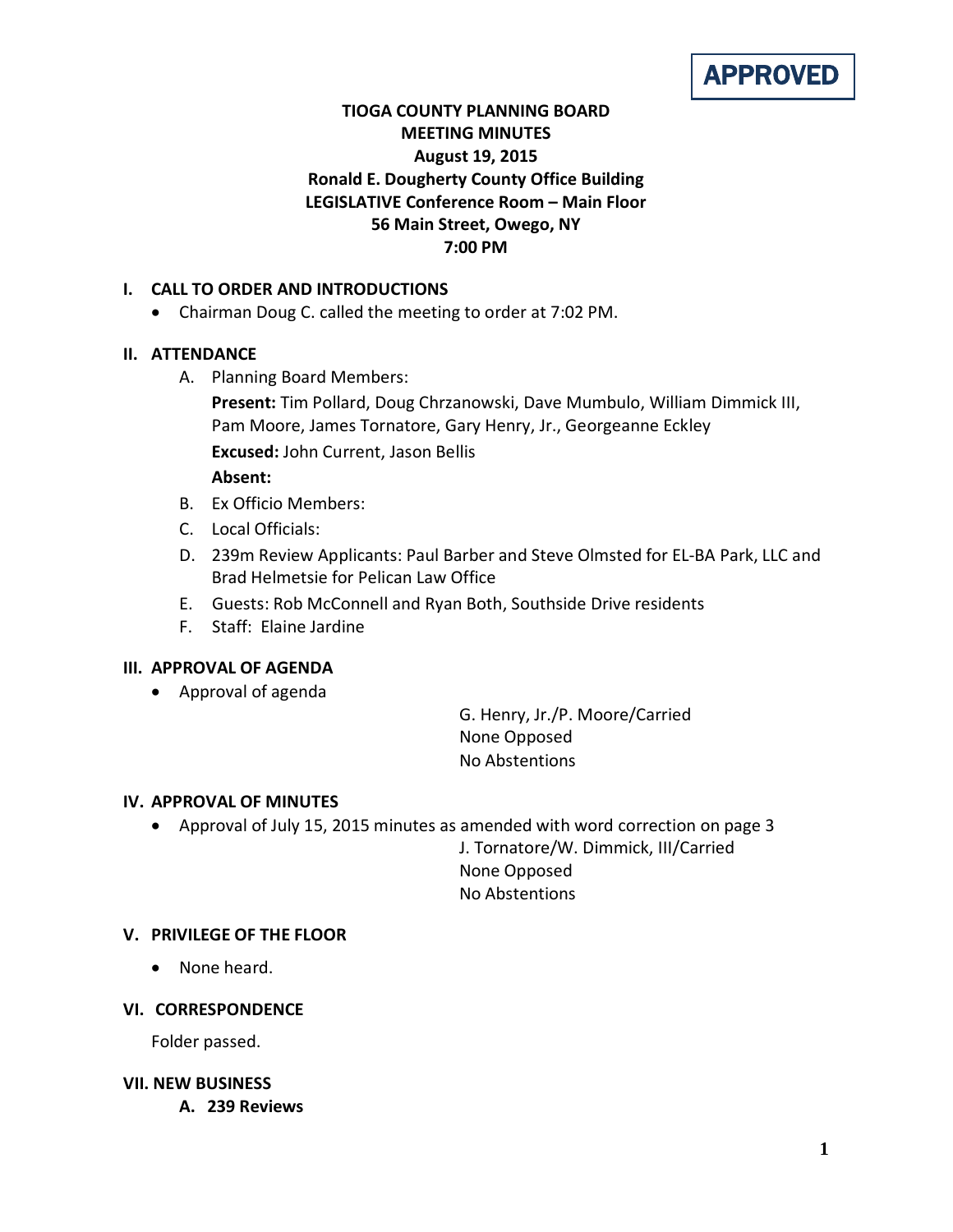

## **1. County Case 2015-011: Village of Owego, Local Law #5 2015, Rezoning**

The applicant is requesting to rezone a small 8.55 acre property from Industrial to Residential 3 to make the vacant property more marketable, yet not allow industrial uses on the site. At the Village of Owego Board of Trustees meeting on 7/6/15, the Trustees voted to override the Village Planning Board's recommendation of disapproval of rezoning from R2 to Industrial. Therefore the property was effectively rezoned to Industrial. Some Trustees did not realize what they were voting on and after the fact stated they voted incorrectly. Therefore the Board of Trustees wants to reconsider that vote.

The neighborhood contains residential, commercial and vacant uses.

According to the Village of Owego zoning code, rezoning this property to Residential 3 will allow for the development of single family housing up to the potential of a hotel to be built on the site. While it is preferable that this property could have remained zoned as its original Residential 2, Residential 3 zoning is at least better than Industrial zoning as it will allow less intensive uses and therefore can potentially save on potential property damage in the event of future flooding. As stated in previous cases regarding rezoning of this property, a vast majority of the 8.55 acres is within FEMA's designated Special Flood Hazard Area.

Staff recommends approval of the rezoning of this property from Industrial to Residential 3.

Mr. Robert McConnell spoke and stated that all the Southside Drive and Knaupf Road residents oppose the Industrial zoning.

**Q. P. Moore** – Has the Village considered buying this property for flood control purposes? **A. R. McConnell** – No, just when they contemplated putting the compost facility there. E. Jardine further explained that the Village Attorney, Bob McKertich, has been at previous meetings in which this was discussed and stated the Village has no plans to purchase this property.

**Q. T. Pollard** – This doesn't seem right that this property should be zoned R3 instead of R2. Can this Board vote for a rezone back to the original R2? **A. E. Jardine** – Yes, the Board could make that motion. Discussion ensued amongst members regarding this with consensus reached that this would be a futile effort since the question at hand is R3, which the Village Planning Board has also recommended.

#### **Motion to recommend approval of Local Law #5 of 2015 for the rezoning:**

| P. Moore/G. Henry, Jr./Carried |   |  |
|--------------------------------|---|--|
| Yes                            | 8 |  |
| Nο                             | ŋ |  |
| <b>Abstention</b>              | n |  |

## **2. County Case 2015-012: Town of Barton, Site Plan Review, EL-BA Park, LLC**

The applicant is requesting Site Plan Review approval to regrade and stabilize around 20 acres of the northerly portion of the site. Of this improved 20 acres, 9.6 acres will be paved to create 1,357 parking spaces for automobiles awaiting auction or transfer from State Line Auto. This proposed new parking lot will adjoin an existing parking lot to the west used for the same purpose.

The neighborhood contains a mix of commercial, agricultural and some residential uses.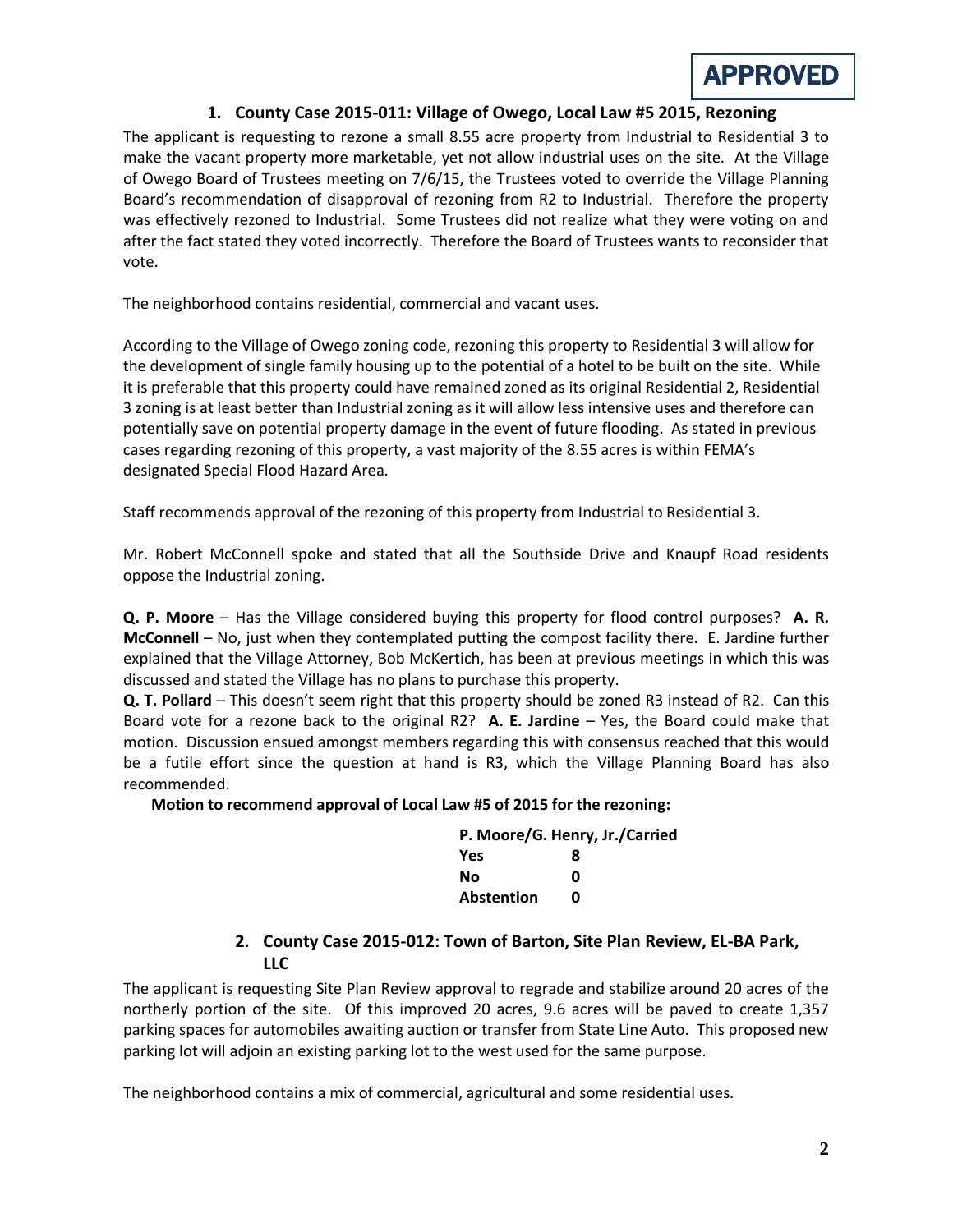**APPROVED**<br>The proposed new parking lot will allow transient storage of significantly more vehicles as they await their destination. Since the soil and sub-base of the reclaimed gravel mine is questionable in nature for future structural development, this parking lot is most likely the most suitable, productive use that can be done safely on the property. The applicant is developing a SWPPP for submittal to NYS DEC.

E. Jardine reported that she has had Gary Hammond, Tioga County DPW Commissioner, review the materials for this project as Ellistown Road is a county road. Mr. Hammond had 3 concerns: 1) The EAF Part 1 Question D.2., e, iv on page 6 of 13 be changed from Yes to No, and 2) He receives a copy of the SWPPP to review for potential impacts to the county road system, and 3)That research on culvert under the railroad be conducted to determine if it is of an adequate size.

**Q. T. Pollard** – Where does the runoff go now? **A. S. Olmsted** – It filters into the gravelly ground. There is one catchment basin on Ellistown Road that must be the County's.

**Q. G. Henry, Jr.** – Is there drainage under the tracks now? **A. S. Olmsted** – Yes, that is existing. **G. Henry, Jr**. – But the site plan does not address the size of the culvert.

**Q. D. Chrzanowski** – So this will be the first major parking lot across State Route 17C from the business? **A. S Olmsted** – Well there is other existing ones on the other side of the road. **D. Chrzanowski** – Yes but this one is much larger and what new traffic patterns will be created? **E. Jardine** – If it helps, Gary Hammond, Tioga County DPW Commissioner, had no issues with traffic generation, only with stormwater impacts.

**Q. P. Moore** – What will be the surface material and will it be permeable? **A. S. Olmsted** – It will be modified gravel for the first year, then chip and oil over that. It will be impervious.

**Q. G. Eckley** – How do cars arrive – on tractor trailer, bed truck, driven individually, etc.? **A. S. Olmsted** – All of those. This is driven by today's market in which most sales are now done on an individual basis over the internet. This method requires more space for transient car storage.

Discussion ensued between the County Planning Board members and the County Planning Director on how to address the concerns over stormwater impacts. It was decided by consensus to have a multi-faceted condition regarding stormwater.

**Motion to recommend approval of the site plan review with the following conditions regarding Stormwater Impacts:**

- **1) EAF Part 1 Question D.2., e, iv on page 6 of 13 be changed from Yes to No**
- **2) That the applicant provides a full copy of the SWPPP to Gary Hammond, Tioga County DPW Commissioner for his review**
- **3) That the culvert under the railroad be included as part of the stormwater practice to initiate research into sufficient size of the culvert**

| G. Henry, Jr./W. Dimmick, III/Carried |                |  |
|---------------------------------------|----------------|--|
| <b>Yes</b>                            |                |  |
| No                                    | ŋ              |  |
| <b>Abstention</b>                     | 1 (D. Mumbulo) |  |

### **3. County Case 2015-013: Village of Spencer, Site Plan Review, Pelican Law Office**

The applicant is requesting Site Plan approval to establish and operate a law practice in a residence. The business office will occupy  $\frac{1}{2}$  of room, about 200 square feet, of the first floor, and will have a separate entrance. A small business ground sign has been placed within the tree lawn of the property.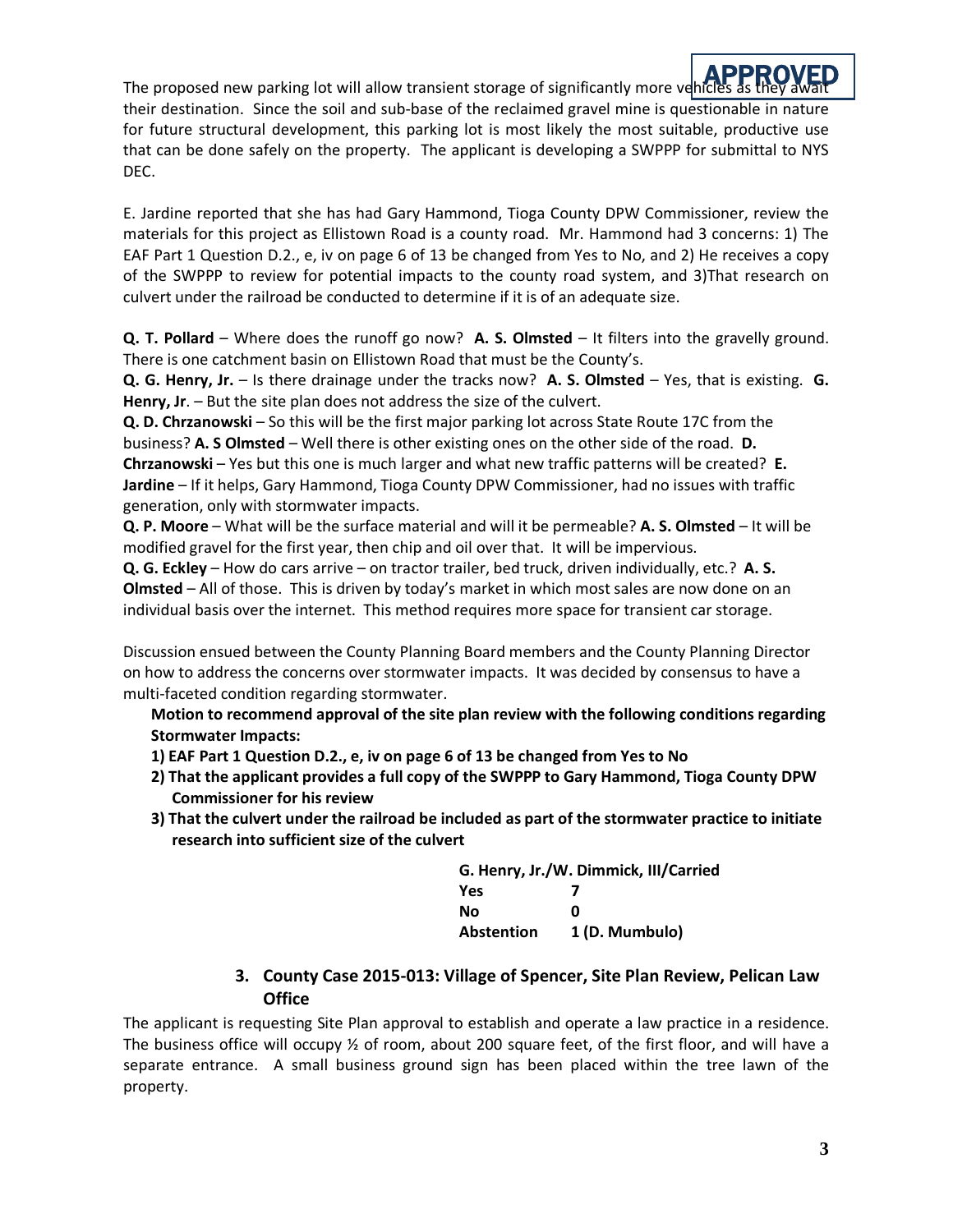**APPROVED** The neighborhood is residential with a mix of commercial uses. The proposed in- $h$ of have little to no impact on the neighborhood.

Staff recommends approval of the site plan with the condition that the NYS DOT Region 9 Site Plan Review Committee reviews and approves the site plan, particularly the sign in the tree lawn, which is normally NYS DOT right-of-way.

**Q. J. Tornatore** – How many customers do you expect per day or week? **A. B. Helmetsie** – Only about one or two per week since this is a secondary office. My main office is in Ithaca.

## **Motion to recommend approval of site plan review:**

|                                                                               | T. Pollard/J. Tornatore/Carried |  |
|-------------------------------------------------------------------------------|---------------------------------|--|
| Yes                                                                           |                                 |  |
| Nο                                                                            |                                 |  |
| <b>Abstention</b>                                                             |                                 |  |
| 4. County Case 2015-014: Town of Owego, Special Use Permit, Benjamin<br>Clute |                                 |  |

The applicant is requesting to fill a small portion of his rear yard as part of an ongoing stabilization of the bank that exists. This residential parcel is in an R2 zoning district and is located in between the railroad and State Route 17C just south of the Crestview Heights housing subdivision. This project is residential in nature and will have no impact on neighbors or the railroad. It is not within FEMA's Special Flood Hazard Area. Chair D. Chrzanowski agreed that this project poses no intermunicipal or countywide impacts, so E. Jardine sent a letter back to the Town of Owego and the applicant waiving Tioga County Planning Board recommendation.

# **VIII. REPORTS**

- A. Local Bits and Pieces
	- 1. Town of Candor G. Henry
		- Contract has been finalized to build new town barn.
		- Updated Town Comprehensive Plan is now with the Town Board for their review.

### **2. Town of Nichols** – P. Moore

• Sundaes at the Farm event is Sunday, August  $23^{rd}$  at the Lawton Jersey Farm in Newark Valley.

### **3. Town of Berkshire** – T. Pollard

- No report.
- **4. Town of Tioga –** D. Chrzanowski
	- Town Planning Board working on updating the comprehensive plan using the Town of Richford's' current draft update as a working model.
	- E. Jardine came to visit the Town of Tioga Planning Board at their last meeting.
- **5. Village of Waverly** W. Dimmick III
	- Nothing to report
- **6. Village of Owego** G. Eckley